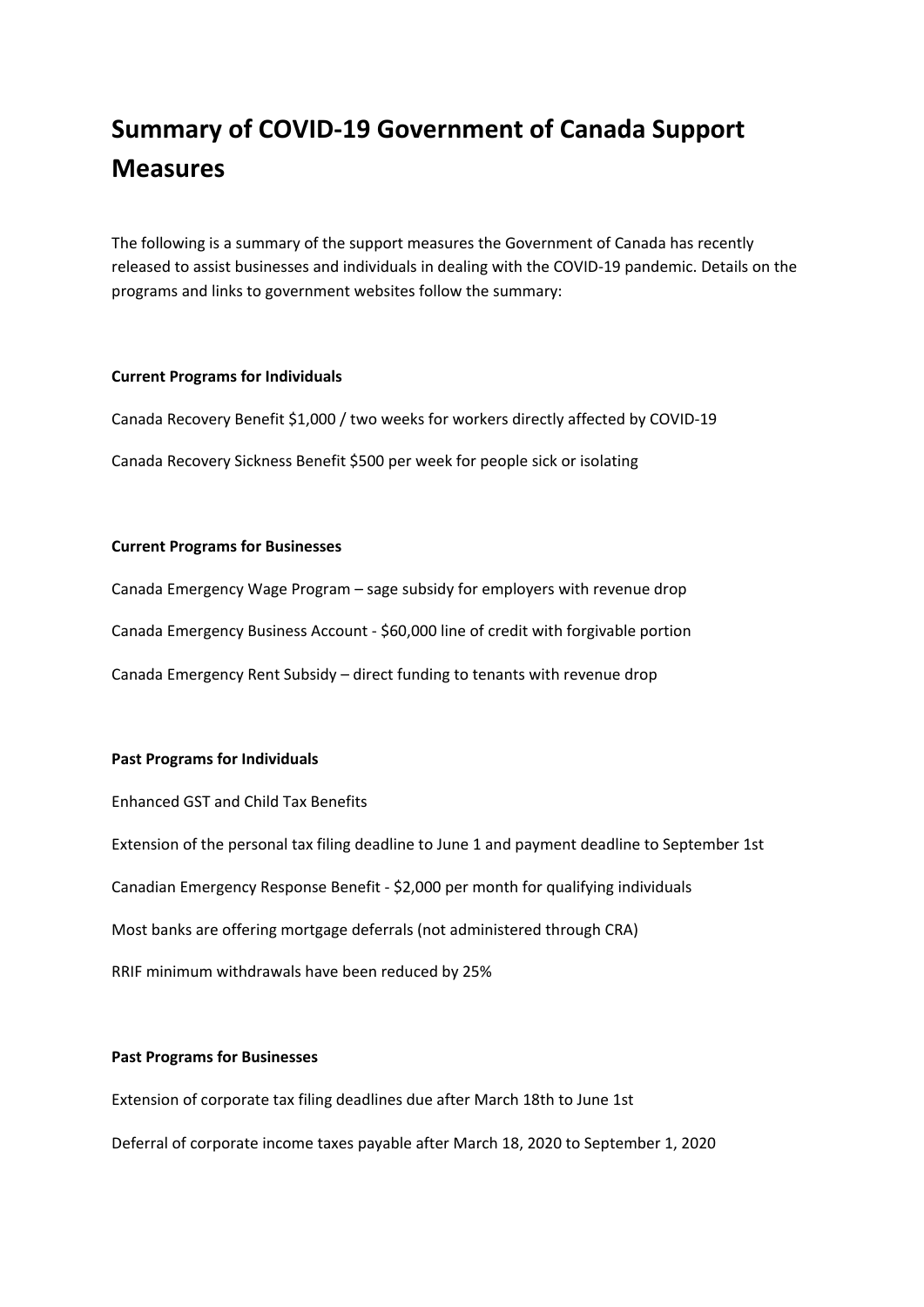Deferral of corporate income tax installments payable after March 18th to September 1st

Deferral of HST payable due after March 18, 2020 to June 30, 2020

Canada Emergency Commercial Rent Assistance

# **Canada Recovery Benefit**

The Canada Recovery Benefit (CRB) replaces the Canada Emergency Response Benefit (CERB). The CRB gives income support to employed or self-employed individuals who are directly affected by COVID-19. It provides \$1,000 (\$900 after tax withheld) for a two week period.

Eligibility is available to those who were not employed or self-employed for reasons related to COVID-19 or had a 50% reduction in their average weekly income and are not eligible for EI benefits.

# **Canada Recovery Sickness Benefit**

The Canada Recovery Sickness Benefit provides income support of \$500 per week (\$450 after tax withheld) for individuals who are unable to work at least 50% of their scheduled workweek because they are self-isolating due to illness or exposure to COVID-19 and do not qualify for EI.

## **Canada Recovery Caregiver Credit**

The Canada Recovery Caregiver Credit provides income support of \$500 per week (\$450 after tax withheld) for individuals who are unable to work because they must care for their child under 12 years old or a family member who needs supervised care.

## **Canada Emergency Wage Subsidy**

This Canada Emergency Wage Subsidy is available to Canadian employers who have seen a drop in revenue due to the COVID-19 pandemic. This program has undergone several changes since its introduction and has been extended until June 2021.

Prior to July 5th, 2020, there was a requirement to have a 30% revenue drop to qualify for the subsidy, however, the minimum revenue drop was removed for periods after July 5th. The benefit is calculated by the formula based on the revenue drop and your remuneration. There are several